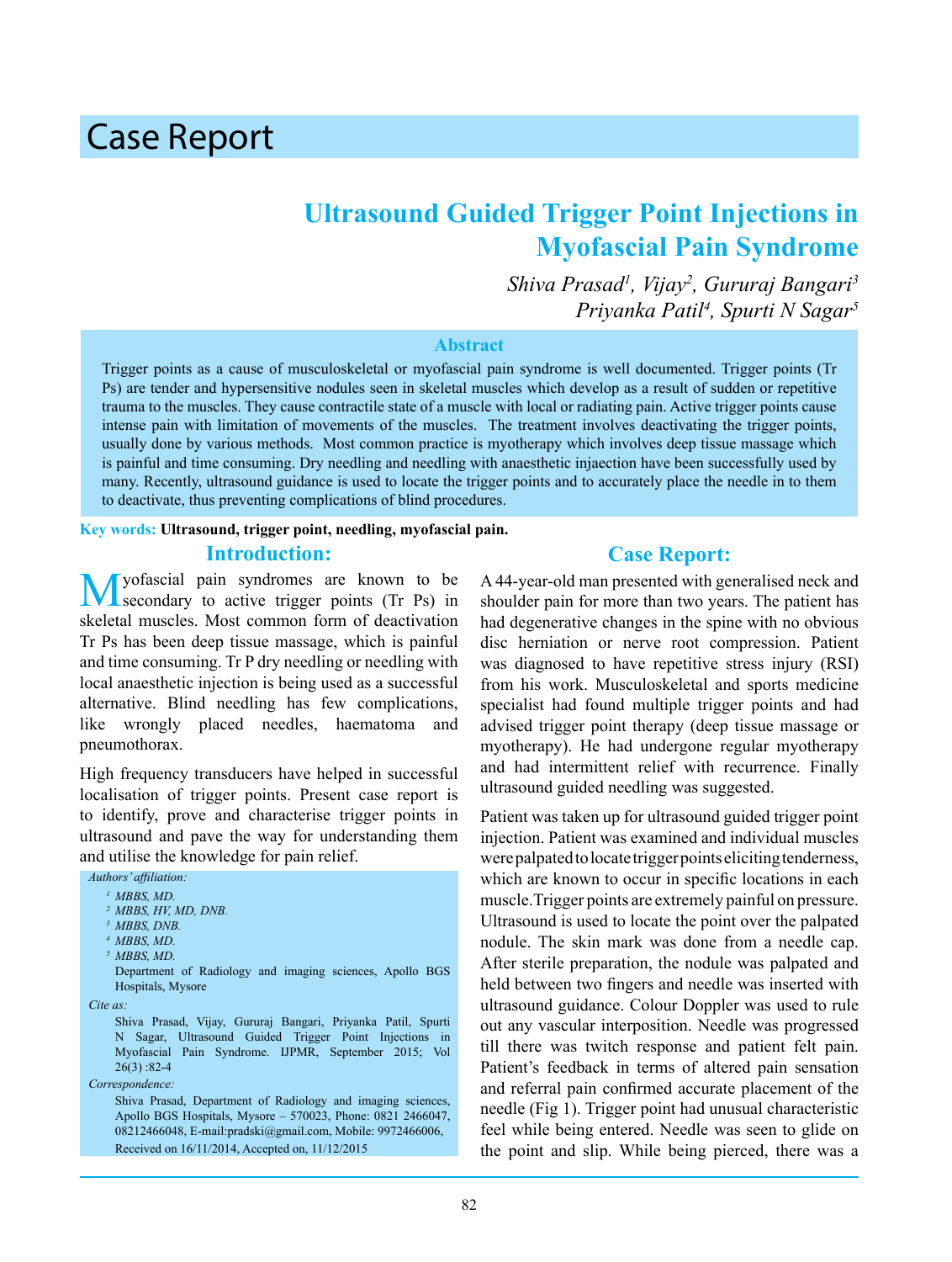feeling of giving in after little pressure, which felt like it had a well formed capsule. Once confirmed, needle was used to mechanically disrupt the nodule in multiple points. Ultrasound monitoring was also used to avoid further unwanted penetration of the needle into deeper structure (Philips HD 11 XE Ultrasound system, Linear probe 12 – 3 MHz, Needle.60 X 25mm 23 G).

Three types of trigger points were noticed in this report. The first one was an ill defined hyperechoic nodule, which was most elusive (Fig 2). The second type was a well defined hypoechoic nodule with a thin hyperechoic wall (Fig 3). Third was well-defined hypoechoic to anechoic nodule with a thin hyperechoic wall and subtle acoustic enhancement. It also showed a tiny central hyper echoic ring or linear dot (Fig 4). However we feel further studies are needed to confirm our findings. The smallest Tr P we could locate on ultrasound was 1.6 mm and the largest was 4mm.

At the end of the procedure 1ml of lignocaine was injected and needle was withdrawn. Soon after the procedure, there was immediate relief of pain, with release of stiffness in that particular muscle and improved range of movements.

Patient was asked to stretch that particular muscle after the procedure regularly. Other muscles were treated in the same way. Post procedure no complications were seen.

## **Discussion :**

Trigger points as the cause of musculoskeletal and myofascial pain syndrome have been well established by Trevell and Simons<sup>1</sup>. Trigger points form as a result of acute or chronic trauma to skeletal muscles and are known to form in specific locations in all the muscles <sup>1</sup>. Cause of formation of Tr P is still unknown. Biochemistry of the contents studied by Shah *et al* <sup>2</sup> have showed pain causing chemicals in the Tr Ps. Active and latent form of Tr Ps are described, where active Tr Ps cause local pain and taut bands in a muscle with shortening. Active Tr Ps are painful on compression and cause local and radiating pain.

The treatment options involve deactivating the active Tr Ps. Deactivation of Tr Ps are done by various methods which involve stretch and spray, deep tissue massage, soft tissue mobilisation, dry needling and injection therapy among others. Trigger point injection has been described as the most effective treatment by Alvarez *et al*<sup>3</sup> .

We adopted dry needling  $4, 5$ , injection therapy  $6$  and

a combination of both methods for deactivating TrPs. Dry needling involves insertion of needle into the Tr P and puncture in multiple locations to mechanically disrupt the point <sup>3</sup> . Injection therapy involves injection of a local anesthaetic in to the Tr P to get an effective pain relief.

Blind needling has few complications, like accidental syncope, skin infection, haematoma and pneumothorax<sup>7</sup>.

Trigger point injections have been proven to be effective in deactivating them, thereby reliving the pain. Ultrasound guidance 8,9 has been used recently to locate them for advancing the needles. Accurate placement and guided puncture of the points have helped in eliminating complications of blind needling. We are of the opinion that prior knowledge of the trigger points in muscles and palpation are important for localising them on ultrasound. Further studies are needed with musculoskeletal higher frequency transducers to confirm our findings.

Though blind techniques are quite safe and using expensive ultrasound machine may not be feasible in all the cases. Further studies are needed to identify quick and easily for the inaccessible Tr Ps.

Post procedure follow-up had shown the trigger point to be smaller in size with heterogeneous echotexture break in the wall of the trigger point, in the initial days. In the long duration trigger point sites did not show any problems. However looking for the passive trigger point would be difficult without tenderness.

Finally we would like to confirm that the study has helped in proving, identifying and characterising the Tr P in the myofascial pain syndrome. Further studies with high definition imaging probes may be needed to study the Tr Ps and ultrasound does not hold superior all the time over the blind dry needling, as they are cheaper and less time consuming in the general therapy other than the inaccessible areas.

#### **Conclusions:**

Ultrasound guided needling and injections have been used recently in treating trigger points. This has helped in accurate placement of needles with real time visualisation of the procedure. Complications involved in blind procedures have been eliminated. Significant pain relief is seen after the procedure without post procedure complications. Prior knowledge of the trigger points in specific muscles is of utmost importance in locating them on ultrasound.The use of ultrasound guided localisation definitely reduces the complications